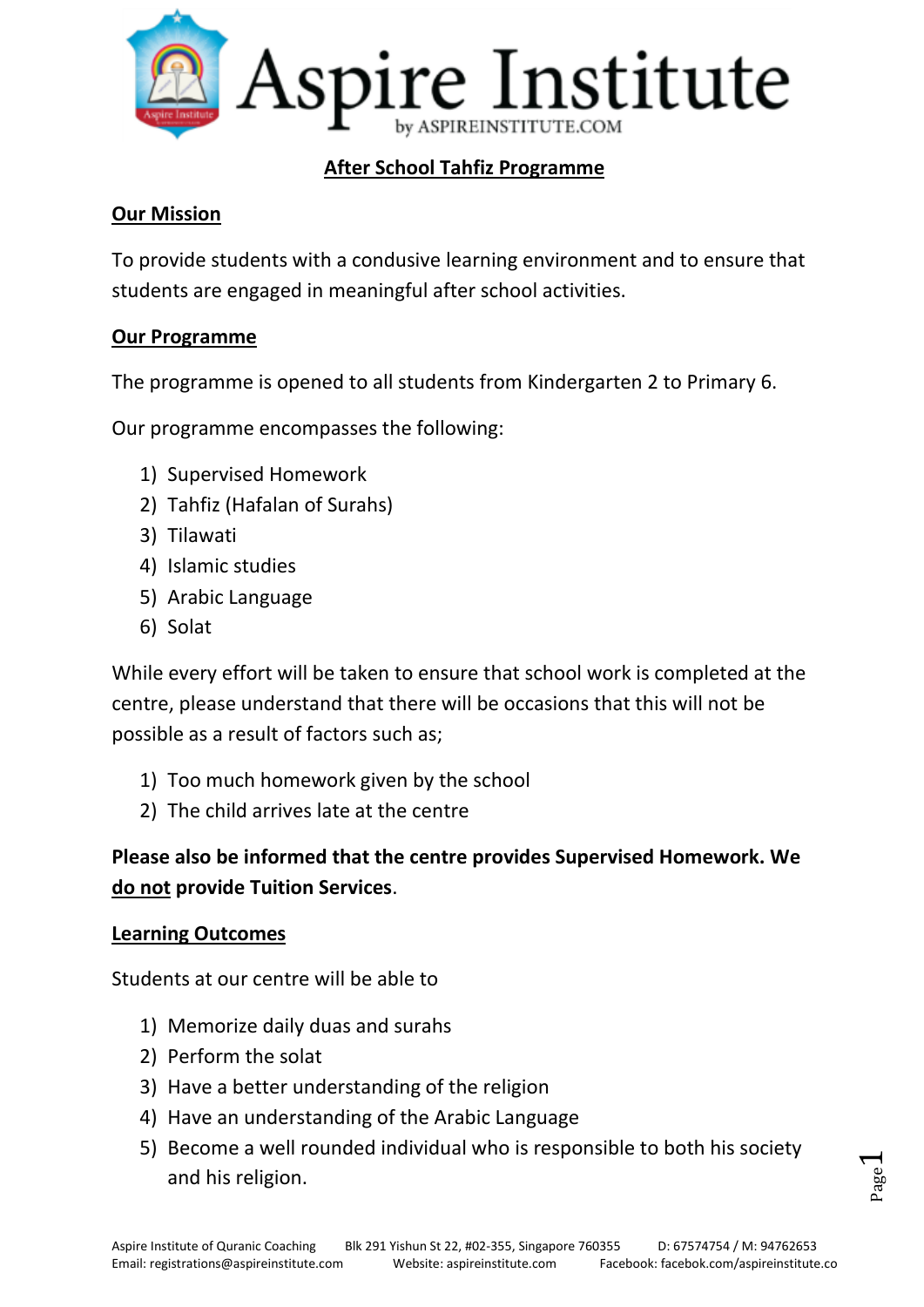

### **Assessments and Appraisals**

A monthly progress report will be given to you so that you can track and monitor your child's progress

A half-yearly appraisal which will include assessments done by our Ustazahs will be presented to you for your reference. The files will be kept at the centre and will be returned to the child at the end of the year or when the child leaves the centre.

### **Rules and Regulations**

## **Attendance**

Attendance is compulsory on all school days (Mondays to Fridays) except for designated school holidays, centre closure days and public holidays.

# **Punctuality**

Your child is expected to observe punctuality. The programme commences at 1.30pm for the full day. The programme ends at 6pm. You are required to fetch your child by 6.30pm.

# **Meals**

The centre provides lunch and tea only. Lunch is catered and will be served between 1.30pm and 3.00pm. If you child will be having lunch at the centre, please ensure that your child arrives by 2.45pm. To avoid food wastage, you are required to inform us on the days your child will not be having lunch at the centre. Please complete the lunch reply slip attached below and keep our staff informed if there are any changes. The centre will provide light refreshments during tea break.

# **Attire**

Your child is required to put on home clothes while at the centre. As the children will be performing solat, please ensure that your child is appropriately dressed.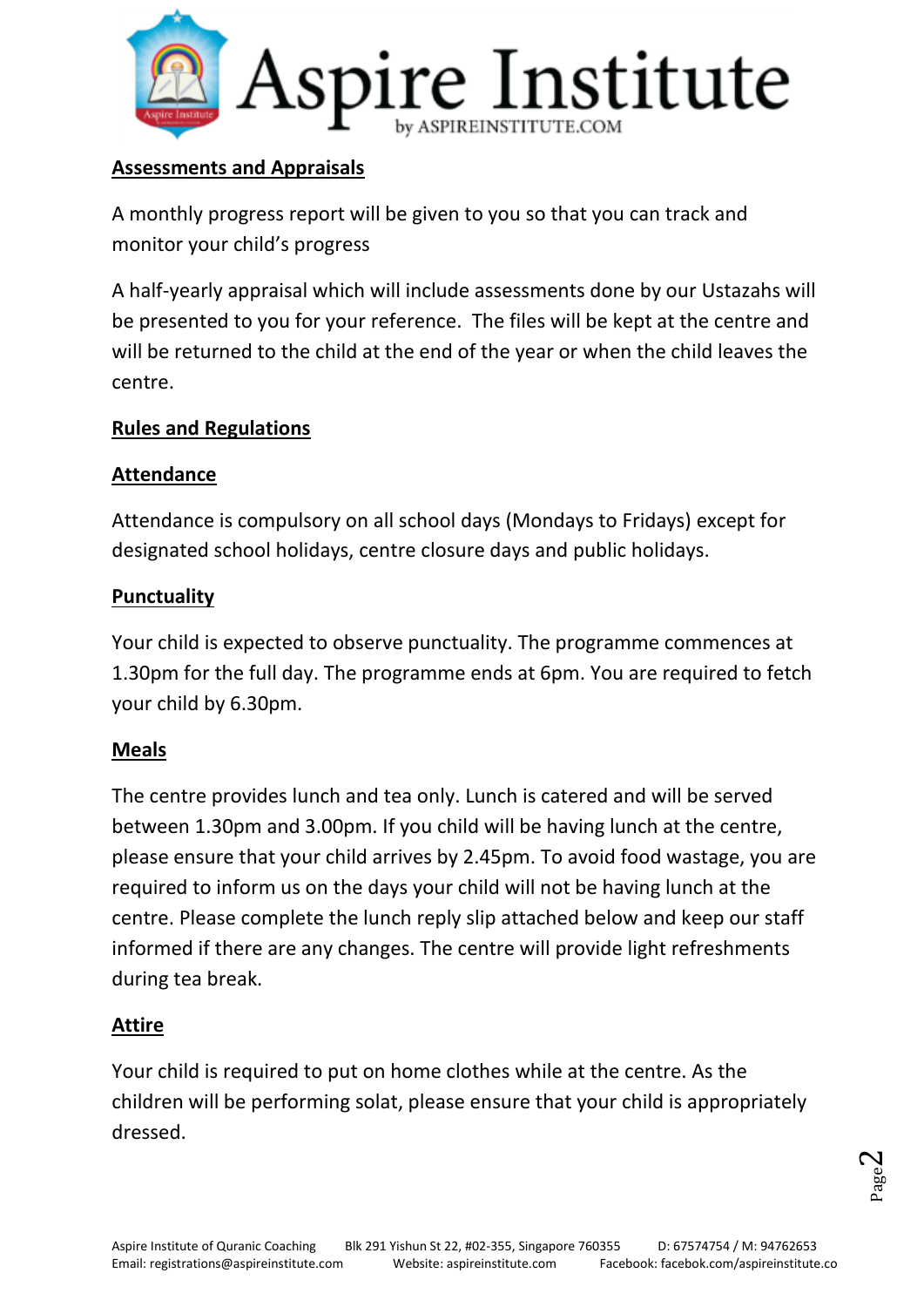

## **Health**

If your child has any of the following conditions, please consult a doctor and do not send your child to the centre.

- 1) High temperature above 38 degrees Celsius
- 2) Vomiting or loose bowel motion
- 3) Cough , Runny nose, Flu
- 4) Sore Eyes
- 5) Rashes
- 6) Mumps
- 7) Chicken Pox
- 8) Hand, Foot and Mouth Disease

You are also required to inform the centre if your child has medical conditions such as Asthma, G6PD deficiency or any other medical conditions that require special attention. Please keep the centre informed of any drug or food allergy so that the necessary precautionary actions can be taken.

### **Daily Attendance**

You are required to inform our centre if your child is absent. If you require early dismissal, kindly inform our staff.

### **Full monthly fee is payable even if your child is absent.**

You are required to sign out when fetching your child home. In the event that a different person, (other than the usual person(s) is fetching your child home on a particular day), please provide our staff with the person's name and NRIC Number.

If your child will be going home daily on his/her own, you are required to inform the centre in writing. You child will still be required to sign out when leaving the centre.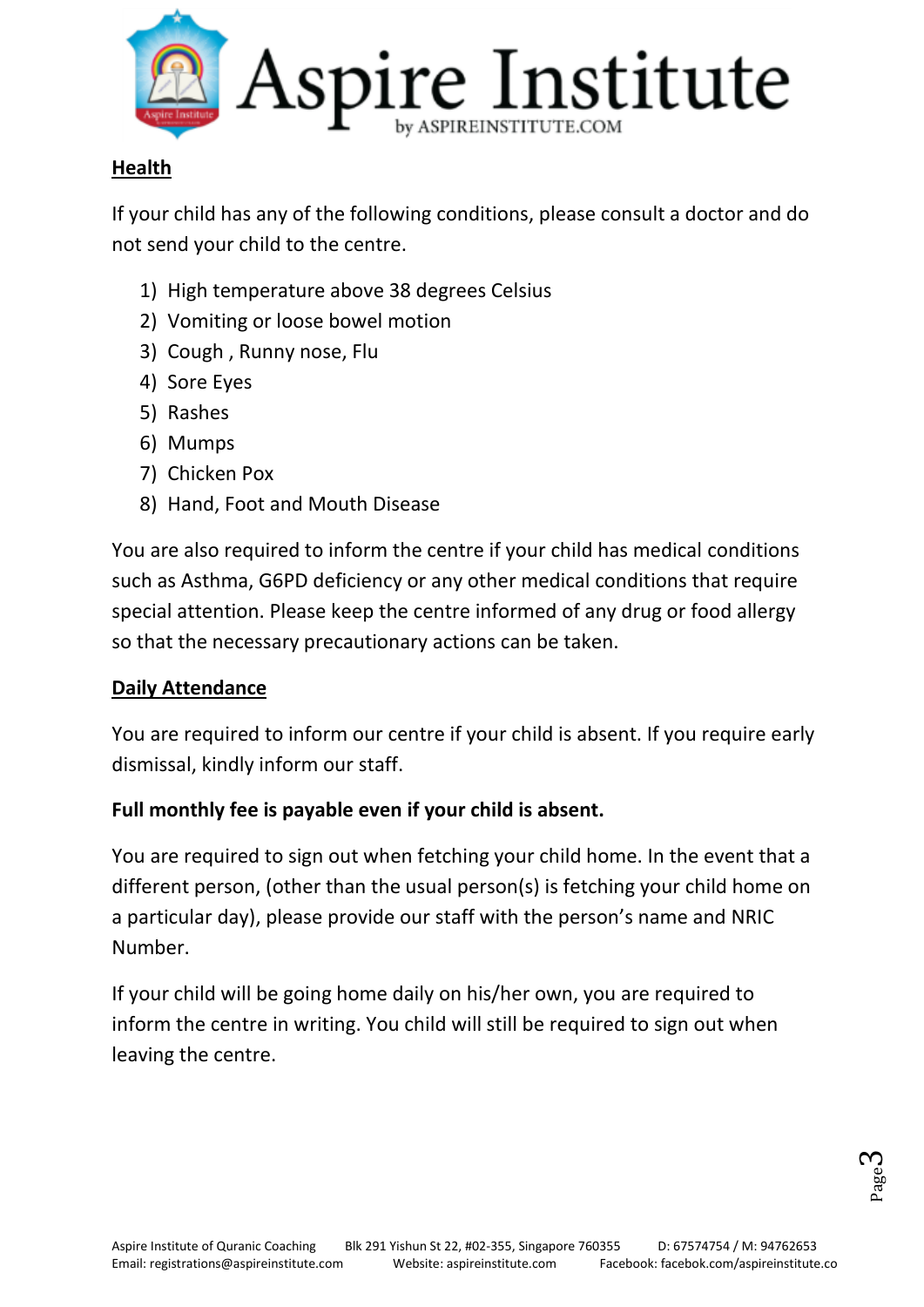

### **Late Pick-Up**

Our programme ends punctually at 6pm. You are required to fetch your child by 6.30pm. A late pick-up fee of \$10 will be charged for every block of 15 minutes starting from 6.30pm.The late pick up fee will be charged as follows:

6.31pm to 6.45pm - \$10

6.46pm to 7.00pm - \$20

7.01pm to 7.15pm - \$30

The late pick up fee is to be paid in cash to our staff on duty upon fetching your child home.

#### **Withdrawal**

You are required to give a one month's notice in writing before the deduction for giro on the  $21^{st}$  of the month if you wish to withdraw your child from the centre. E.g. To withdraw in June, you need to give withdrawal notice before  $21<sup>st</sup>$ April.

### **Safety**

The safety of your child is paramount. In the event of an accident at the centre, our staff will send the child to the nearest clinic and parents will be informed immediately. **Parents will have to bear the cost of the medical expenses in full**.

Your child is not allowed to wear jewellery or to bring toys, electronic devices such as mobile phones and tablets to the centre. The centre, its staff and students will not be held responsible for the damage or loss of these items.

Label your child's belongings to avoid any loss.

### **Update of Particulars**

It is your responsibility to inform us of any changes to your contact numbers or residential address.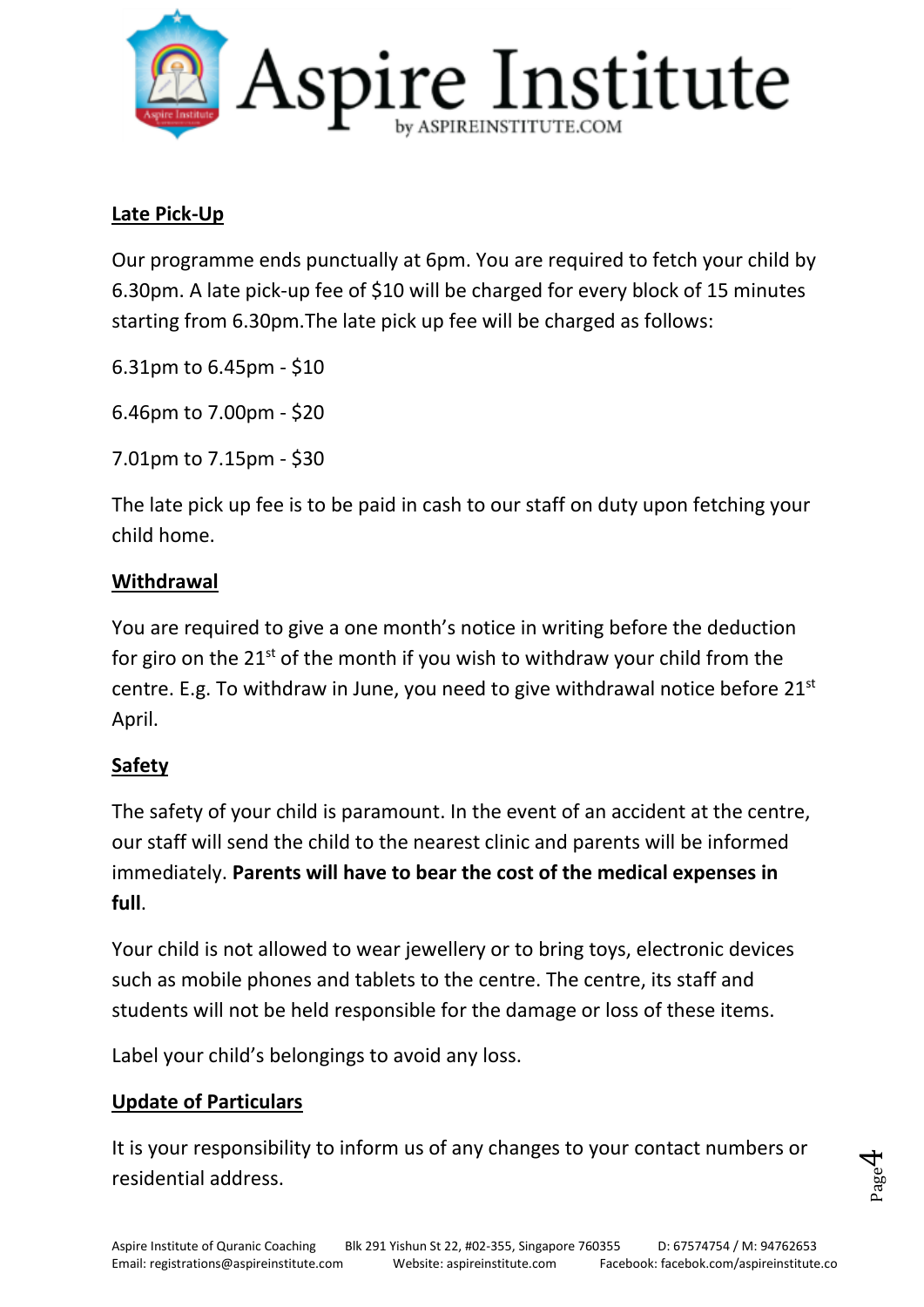

#### **Fee Structure**

\$300 per month for full day daily programme (1.30pm to 6.30pm)

\$200 per month for full day weekly programme (twice weekly/1.30 to 6.30pm)

### **Fees to be paid upon enrolment**

**One month fee for the commencing month**

**Registration fee - \$50 (non-refundable)**

#### **Books and Stationery fee for Daily Programme**

Books, Worksheets and Stationery **- \$150** per academic year (non- refundable) **Books and stationery fee for Weekly Programme**

Books, Worksheets and Stationery **- \$80** per academic year (non- refundable)

**Full monthly fee is payable for all months .If there is a change in the fee structure, parents will be notified in writing 3 months in advance**.

#### **Centre's Closure Days**

The centre will be closed on Saturdays, Sundays and all Public Holidays. We will also be closed on the following days;

- 1) The eve of Hari Raya Aidil Fitri
- 2) Second Day of Hari Raya Aidil Fitri
- 3) The eve of Hari Raya Aidil Adha
- 4) Second Day of Hari Raya Aidil Adha

The centre will remain open on Youth Day, Teachers' Day, Children's Day and all special school holidays such as the PSLE Exams and Marking Days.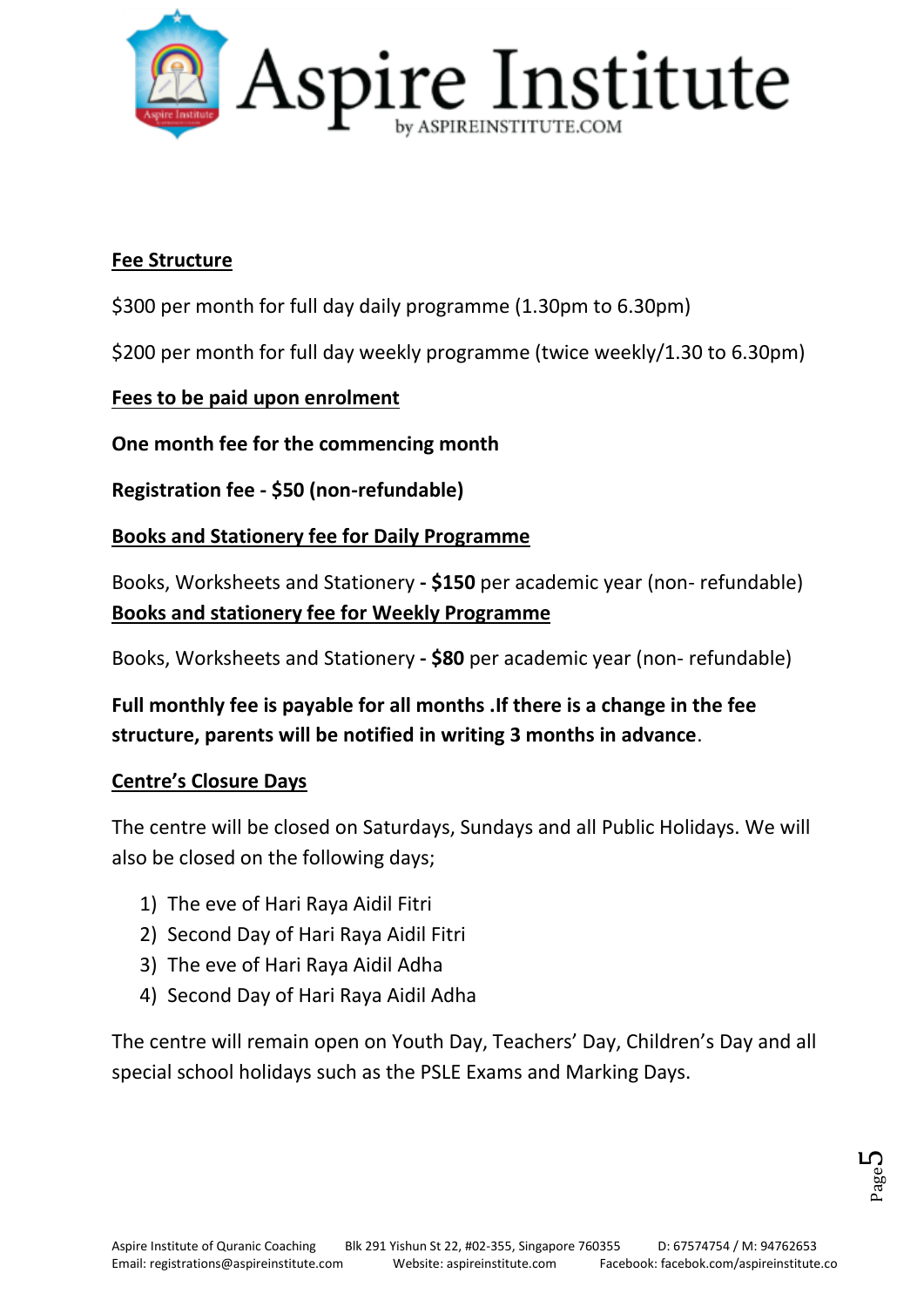

### **Centre Closure (School Term Break – 6 weeks per academic year)**

- 1) March School Holidays (1 week)
- 2)  $1<sup>st</sup>$  week of June Holidays (1 week)
- 3) September School Holidays(1 week)
- 4) 4<sup>th</sup> week of November(1week)
- 5) Last 2 weeks of December(2weeks)

## **Continuation of Programme**

For parents who wish to continue with the programme the following year, the monthly fee for January will be collected in December. Full payment of fees will secure a place for your child and **you will not be required to pay the registration fee**. However, students who do not confirm their enrolment by December, will have to pay the registration fee when they re-register the following year.

### **Exclusions**

The centre reserves the right to exclude or refuse admission to a child if the child has conditions in which our staffs is not trained to manage or if the child has behavioural conditions that will pose a threat or be disruptive to the management and implementation of our programme.

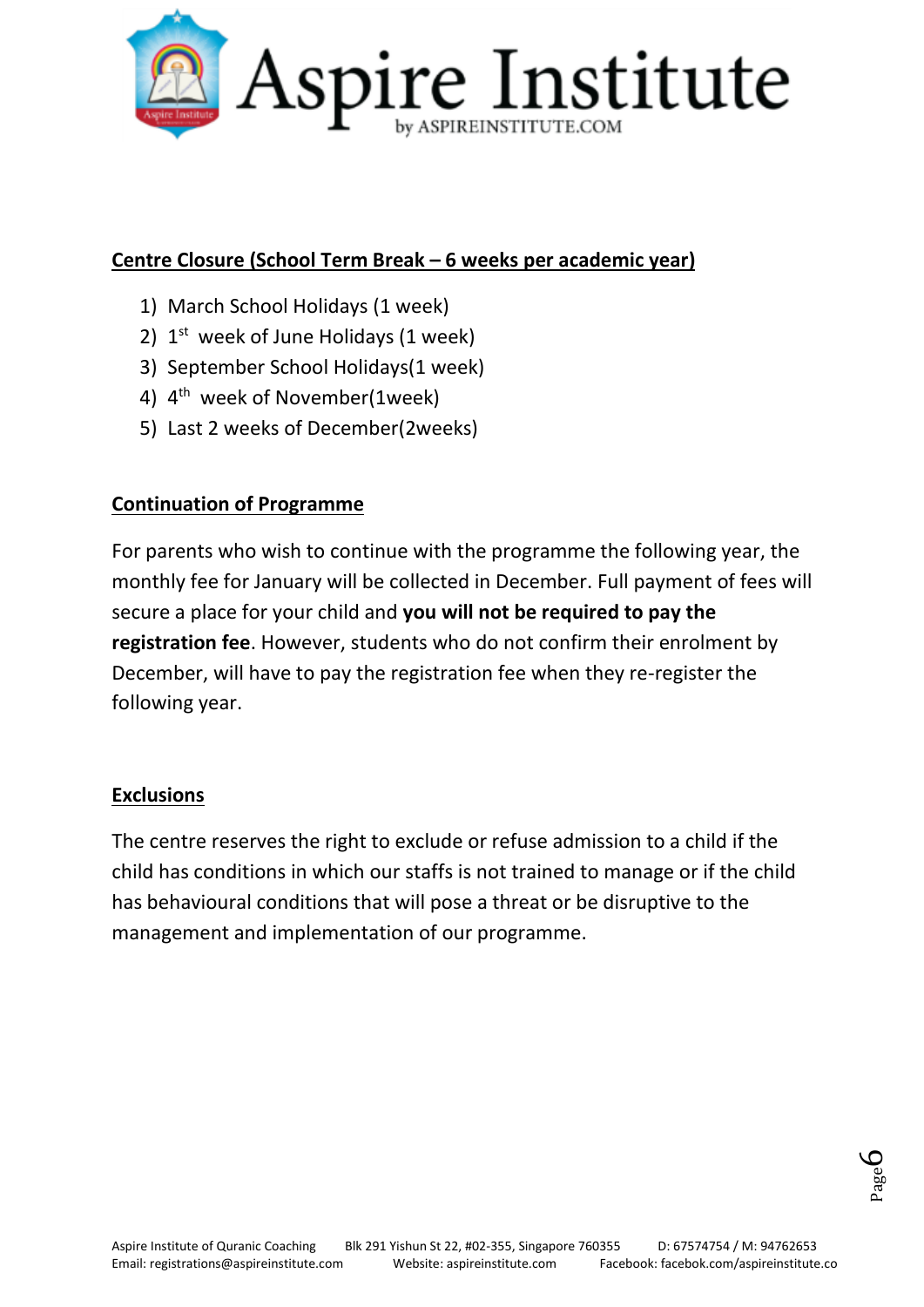

# **Declaration**

I, the undersigned, hereby confirm that I have read and understood the terms and conditions related to my child's enrolment at The Aspire Institute After School Tahfiz Programme. I agree to abide by these rules and regulations.

| Name of Parent/ Guardian: |                                |
|---------------------------|--------------------------------|
| Name of Child/Ward:       |                                |
| Parent's NRIC:            | Child's B/C No:                |
| Date:                     | Parent's/Guardian's Signature: |

### **Lunch Reply Slip**

My child will be having lunch at the centre on the following days.

### **Please tick accordingly**

| Monday    | ſ              |   |
|-----------|----------------|---|
| Tuesday   | L              | Ì |
| Wednesday | $\overline{1}$ | 1 |
| Thursday  | ſ              | 1 |
| Friday    | ſ              | 1 |
| Everyday  |                |   |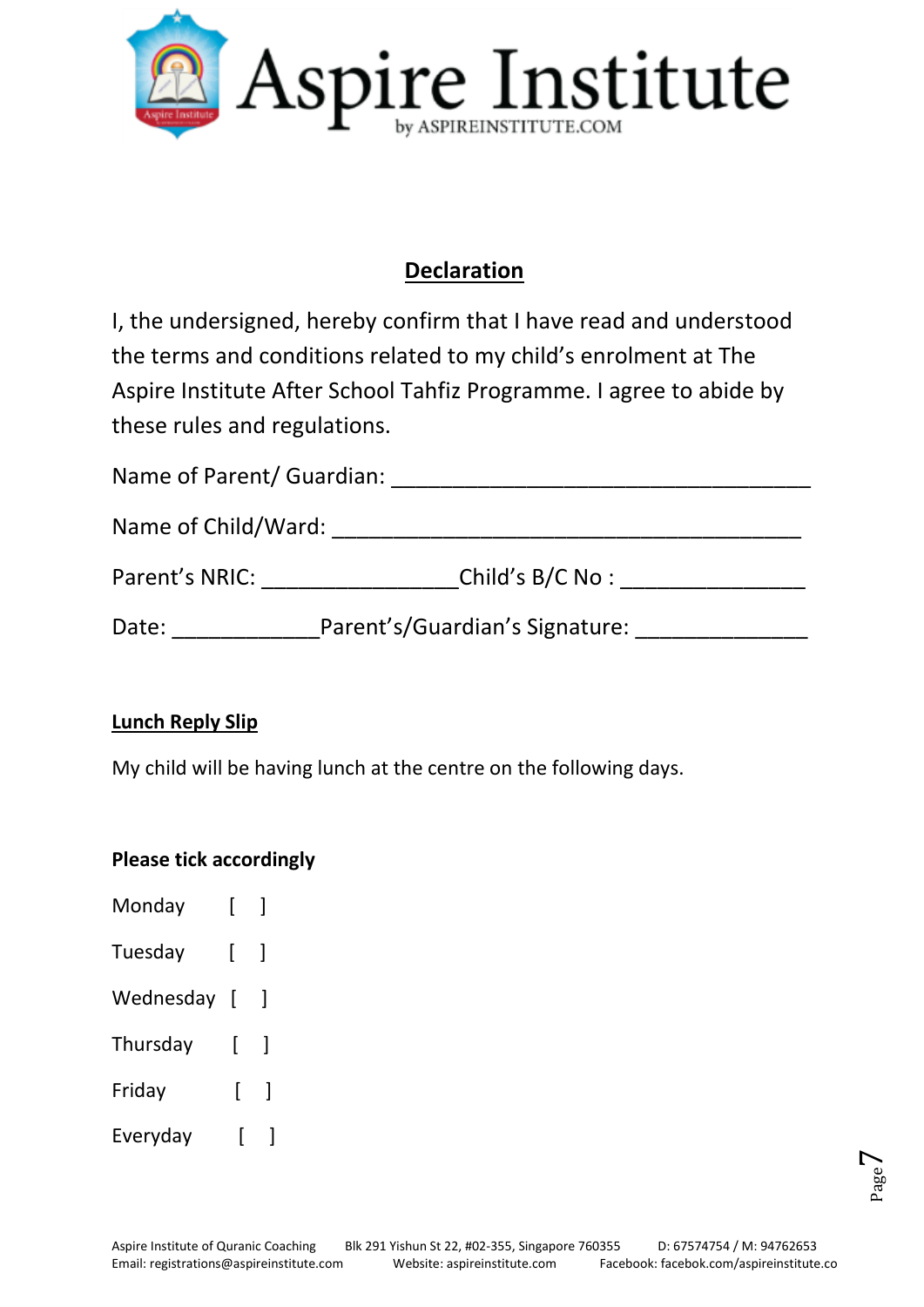

**\_\_\_\_\_\_\_\_\_\_\_\_\_\_\_\_\_\_\_\_\_\_\_\_\_\_\_\_\_\_\_\_\_\_\_\_\_\_\_\_\_\_\_\_\_\_\_\_\_\_\_\_\_\_\_\_\_\_\_\_\_\_\_\_\_ \_\_\_\_\_\_\_\_\_\_\_\_\_\_\_\_\_\_\_\_\_\_\_\_\_\_\_\_\_\_\_\_\_\_\_\_\_\_\_\_\_\_\_\_\_\_\_\_\_\_\_\_\_\_\_\_\_\_\_\_\_\_\_\_\_**

**\_\_\_\_\_\_\_\_\_\_\_\_\_\_\_\_\_\_\_\_\_\_\_\_\_\_\_\_\_\_\_\_\_\_\_\_\_\_\_\_\_\_\_\_\_\_\_\_\_\_\_\_\_\_\_\_\_\_\_\_\_\_\_\_\_ \_\_\_\_\_\_\_\_\_\_\_\_\_\_\_\_\_\_\_\_\_\_\_\_\_\_\_\_\_\_\_\_\_\_\_\_\_\_\_\_\_\_\_\_\_\_\_\_\_\_\_\_\_\_\_\_\_\_\_\_\_\_\_\_\_**

**\_\_\_\_\_\_\_\_\_\_\_\_\_\_\_\_\_\_\_\_\_\_\_\_\_\_\_\_\_\_\_\_\_\_\_\_\_\_\_\_\_\_\_\_\_\_\_\_\_\_\_\_\_\_\_\_\_\_\_\_\_\_**

### **Allergies or Food Restrictions**

# **Any Other Information(Medical/ Transport/Fetching Arrangements)**

|                                     | Date : <u>________________________</u> |  |  |                                 |                                |  |  |
|-------------------------------------|----------------------------------------|--|--|---------------------------------|--------------------------------|--|--|
| For Office Use:                     |                                        |  |  |                                 |                                |  |  |
|                                     |                                        |  |  |                                 | _Date: _______________________ |  |  |
|                                     |                                        |  |  |                                 |                                |  |  |
| <b>Programme Option:</b>            |                                        |  |  |                                 |                                |  |  |
| Daily Programme Full Day [ ]        |                                        |  |  |                                 |                                |  |  |
| Weekly Prog Full Day(Mon & Thu)[    |                                        |  |  |                                 |                                |  |  |
| Weekly Prog Full Day(Tue & Fri) [ ] |                                        |  |  |                                 |                                |  |  |
|                                     | Receipt No: _____________________      |  |  | Amount : ______________________ |                                |  |  |

Page  $\infty$